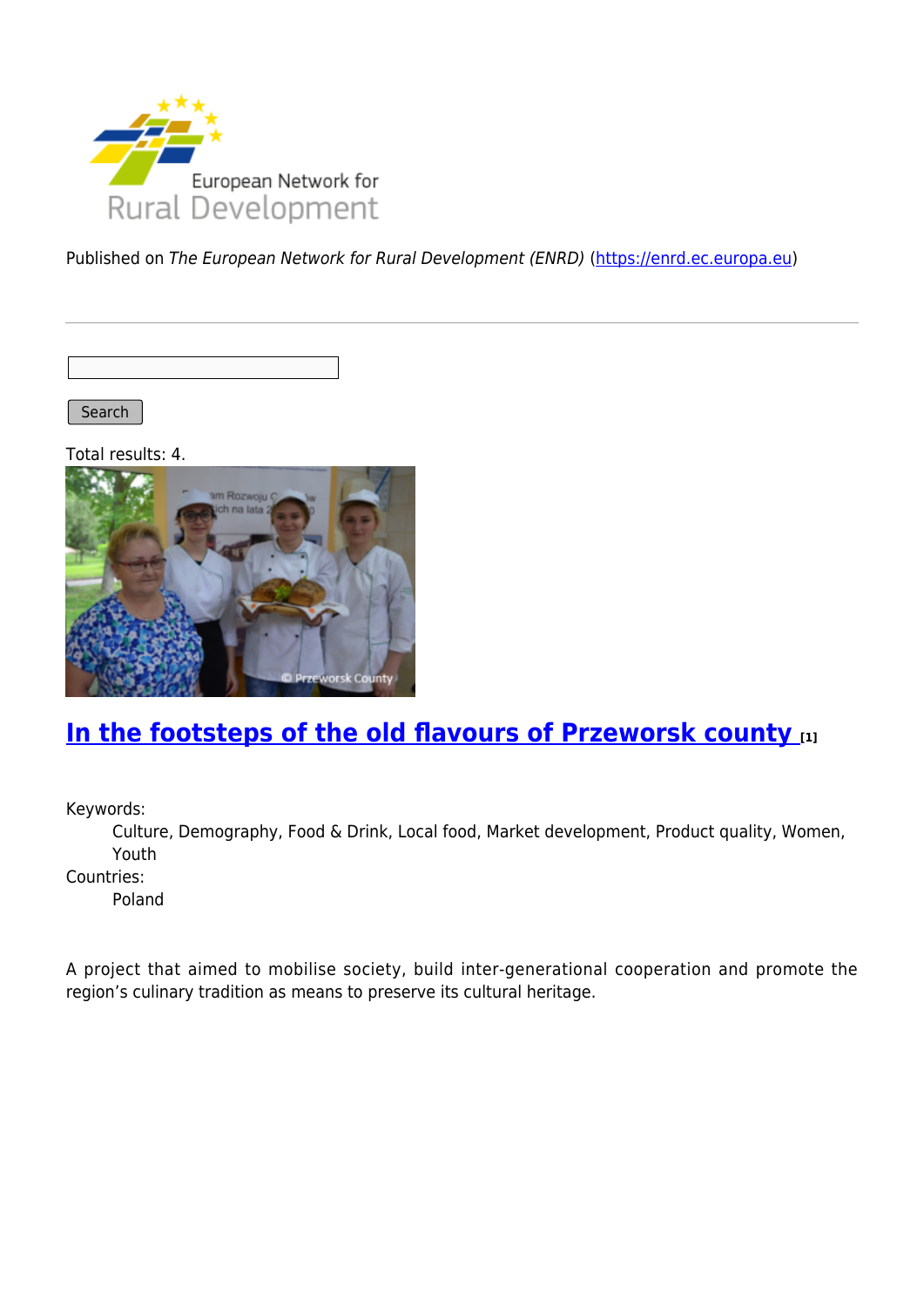

## **[Our village Orzechowo](https://enrd.ec.europa.eu/projects-practice/our-village-orzechowo_en) [2]**

Keywords: Culture, Local Development Strategy, Rural services Countries: Poland

A bottom-up project that mobilised the inhabitants of a small town to create their own development plan.



**[Creating the Vistula valley cultural and culinary brand](https://enrd.ec.europa.eu/projects-practice/creating-vistula-valley-cultural-and-culinary-brand_en) [3]**